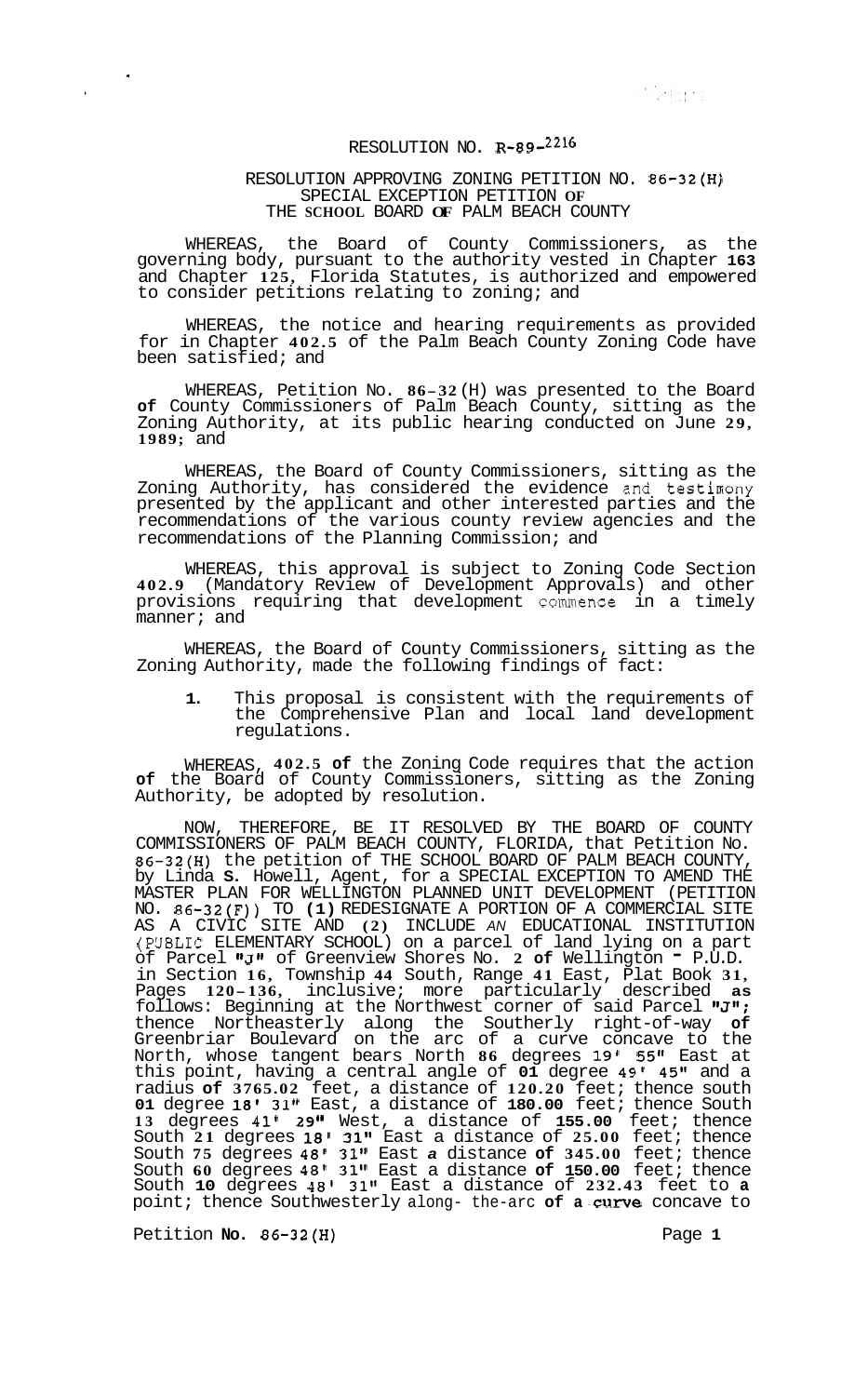the East whose tangent bears South **21** degrees **16'** *50"* West at this point having a radius of **2093.52** feet and a central angle of **17** degrees **21' 20",** a distance of **634.15** feet to a point on the south line of said Parcel "J" said point being North 89 degrees **08' 37"** West, **170.52** feet from the Northeast corner **of**  Lot **10,** Block **66 of** said Greenview Shores No. **2** of Wellington; The next nine **(9)** courses being coincident with the Southerly and Westerly boundary of Parcel "J" of said Greenview Shores No. **2:** thence North **89** degrees **08' 37"** West, a distance of **449.48** feet; thence North *00* degrees **51' 23"** East, a distance of **50.00** feet thence North **42** degrees **36' 59"** West, a distance of **363.26** feet: thence North **89** degrees **08' 37"** West, a distance of **100.00** feet: thence North *00* degrees **51' 23"** East, a distance of **384.31** feet to the beginning of a curve concave to the Southeast having a radius of **138.85** feet and a central angle of **54** degrees *05'* **06":** thence Northerly and Northeasterly along the arc of said curve, a distance of **131.07** feet: thence North **54** degrees **56' 29"** East along the tangent of said curve, a distance of **126.99** North **54** degrees **56' 29"** East along the tangent of said curve, a distance of **126.99** feet to the beginning of a curve concave to the Northwest having a radius *of* **379.50** feet and a central angle of **56** degrees **15' OOtl:**  thence Northeasterly and Northerly along the arc of said curve, **a** distance of **372.57** feet: thence North **01** degree **18' 31"** West along the tangent of said curve, a distance of **133.19**  feet to a point on the Southerly right-of-way line of Greenbriar Boulevard of said Greenview Shores No. **2** and the Point of Beginning,. being located on the south side of Greenbriar Boulevard, approximately **200** feet north of Yarmouth Drive. Wellington Planned Unit Development is bounded on the north by Southern Boulevard **(SR 80),** on the south by Acme Drainage District **C-23** Canal, on the east by U.S. **441 (SR 7)** , and on the west by the Lake Worth Drainage District **C-1** Canal, and on the west by the Lake Worth Drainage District C-1 Canal, in an AR-Agricultural Residential Zoning District, was approved on June **29, 1989,** as advertised, subject to the following conditions:

- **1.**  The petitioner shall provide a minimum fifty **(50)**  foot wide landscape buffer wherever the perimeter of the school site abuts residential lots. This landscape buffer shall be supplemented with **a** six **(6)**  foot high hedge and/or berm combination and twelve **(12)** foot high native canopy trees spaced an equivalent of one **(1)** tree per twenty **(20)** lineal feet **of** this landscape buffer.
- **2.**  Prior to certification, the site plan for the school site shall be amended to indicate all areas of tree preservation including individual trees.
- **3.**  Sewer service is available to the property. Therefore, no septic tank shall be permitted on the site.
- **4.**  Water service **is** available to the property. therefore, no well shall be permitted on the site to provide potable water.
- **5.**  The developer shall provide discharge control and treatment for the stormwater runoff in accordance with all applicable agency requirements in effect at the time of the permit application. However, at a minimum, this development shall retain onsite the stormwater runoff generated by a three **(3)** year-one **(1)** hour storm with a total rainfall of three **(3)**  inches as required by the Permit Section, Land

Petition No. **86-32(H) Page 2 Page 2**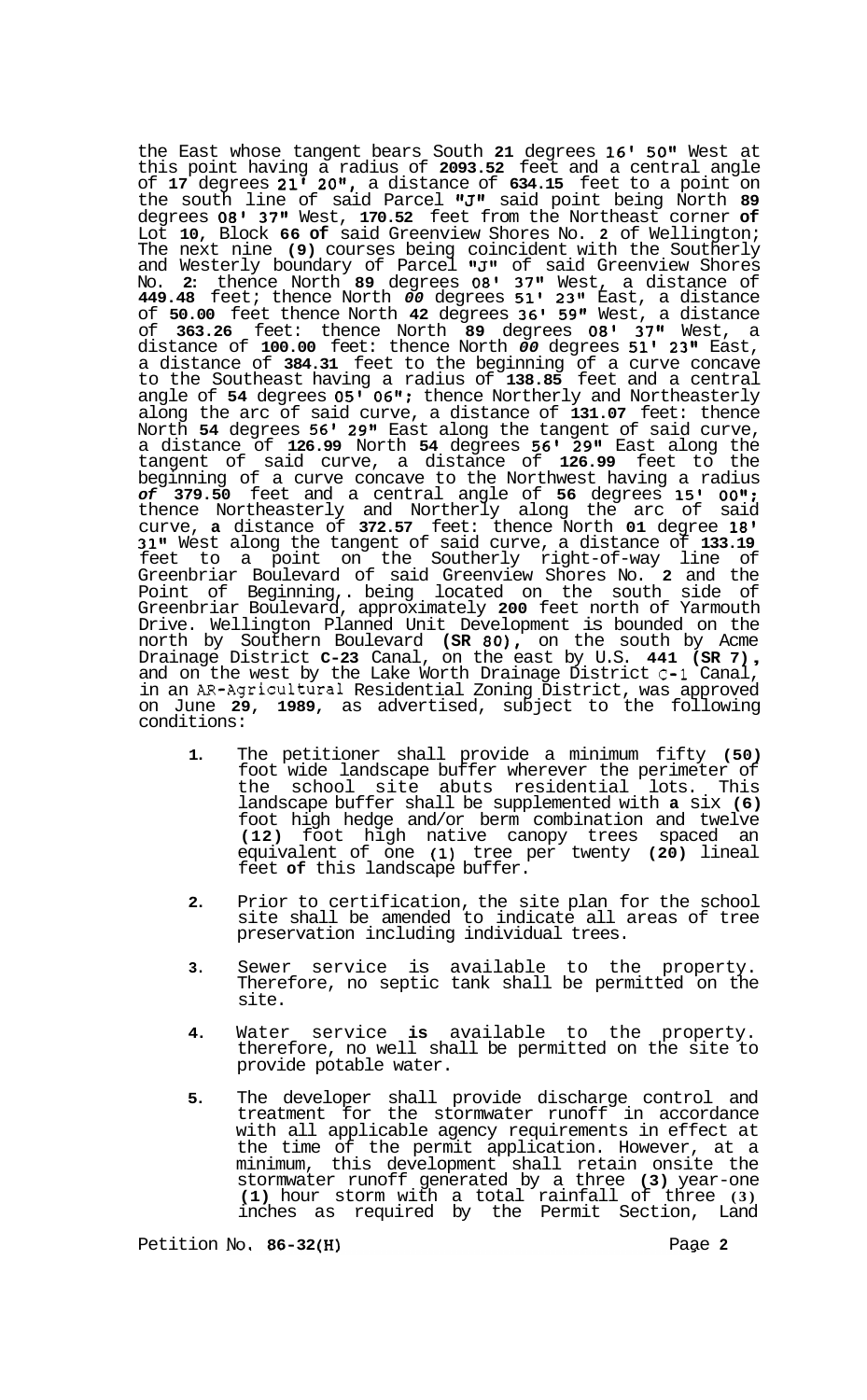Development Division. In the event that the subject site abuts a Department of Transportation maintained roadway, concurrent approval from the Florida Department of Transportation will also be required. The drainage system shall be maintained in an acceptable condition **as** approved by the County Engineer. In the event that the drainage system **is**  not adequately maintained as determined by the County Engineer, this matter will be referred to the Code Enforcement Board for enforcement.

- *6.* The property owner shall construct a left turn lane east approach and right turn lane, west approach on Greenbriar Boulevard at the project's entrance concurrent with onsite paving and drainage improvements. Construction shall be completed prior to opening of the proposed school.
- *7.* The Developer shall install signalization if warranted as determined by the County Engineer at the project **Is** entrance road and Greenbriar Boulevard. Should signalization not be warranted after twelve **(12)** months of the final Certificate **of** Occupancy, this property owner shall be relieved from this condition.
- *8.* Lighting shall be shielded, low intensity and directed away from adjacent properties and streets, shining only on the site.
- **9.** Prior to site plan certification, the petitioner shall develop a pedestrian access/bicycle plan for access to the school site from surrounding neighborhoods subject to County Engineer's approval.
- **10.** Prior to Site Plan Certification, the petitioner shall submit:
	- a. **A** site plan for the open space recreation area; and,
	- **b.** Appropriate executed agreement with Acme Improvement District for joint use **of** the Acme owned recreation area.
- **11.** Failure to comply with any conditions **of** approval may result in the denial or revocation of a building permit; the issuance of **a** stop work order; the denial of a Certificate of Occupancy on any building or structure; or the denial or revocation of any permit or approval for any developer-owner, commercialowner, lessee, or user of the subject property. Appeals from such action may be taken to the Palm Beach County Board of Adjustment or as otherwise provided in the Palm Beach County Zoning Code.